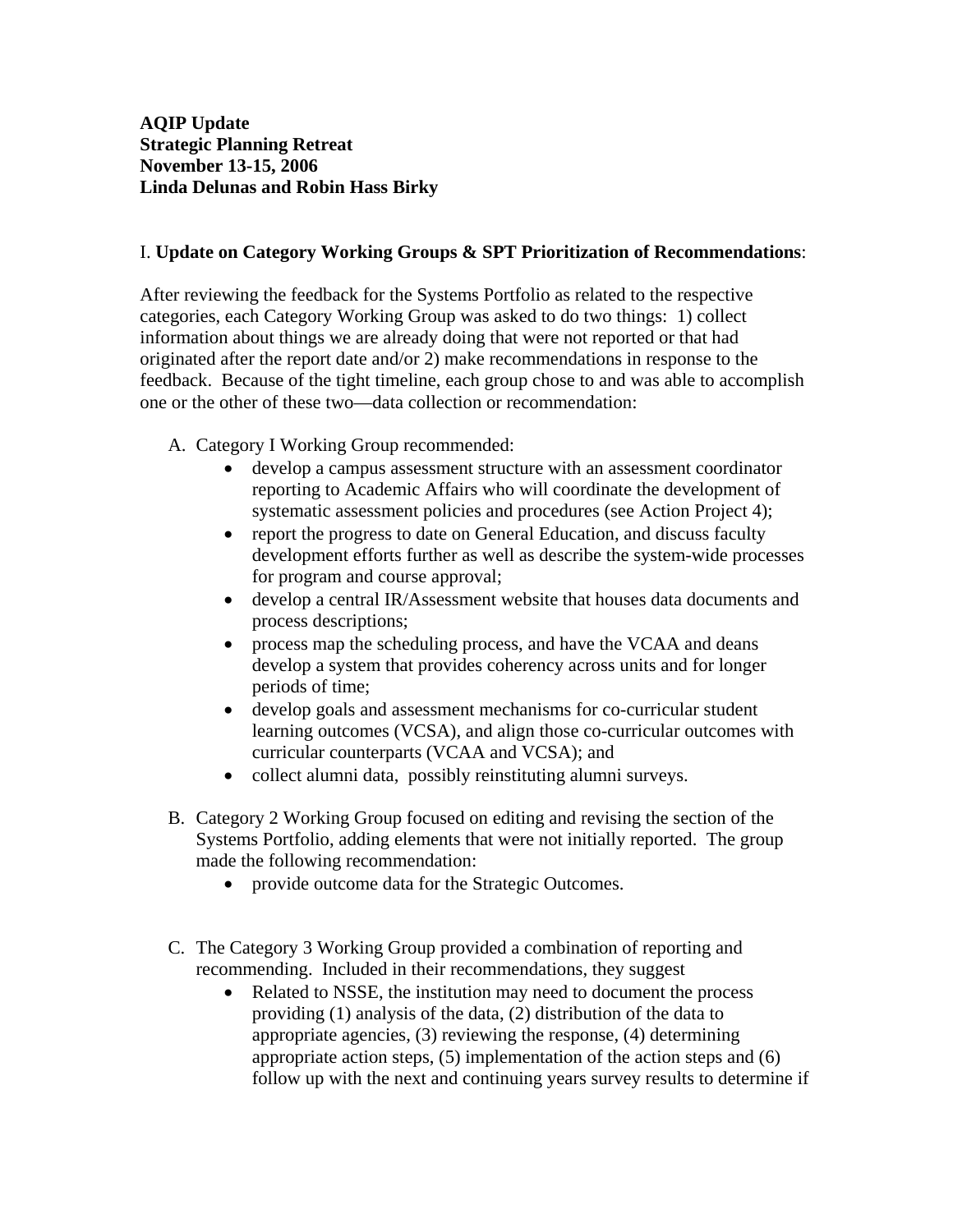the action taken is resulting in improvement or if not returning to step (1) and beginning the process again,

- We need to collect this data related to the professional schools' identification and measurement of student academic needs as well as the schools' response to those needs and the corresponding actions as a result of the surveys,
- IU Northwest needs to identify processes for measuring whether the needs of faculty, staff, and administration, alumni, donors, friends, local businesses, media, and elected officials have been met, and
- Data collection and assessment needs to be centralized, a process that would answer many of the questions posed about whether or not particular entities collect data already.
- D. Category 4 Working Group developed a series of questions to collect data to assess current practices, and they will summarize their findings by December  $15<sup>th</sup>$ .
- E. Category 5 Working Group made the following recommendations:
	- In order to address succession planning, IU Northwest commits to developing and implementing a process to identify individuals interested in leadership/management positions and then to offering leadership/management training..
	- To detail the process of decision making and communicate this broadly across the campus, IU Northwest commits to completing process-mapping and to developing policy statements for significant campus procedures such as identifying positions for recruitment, strategic planning, budget planning designing new programs, program termination, salary increase allocations, etc.
	- IU Northwest commits to developing and consistently applying policies and procedures for the evaluation of Vice Chancellors, Deans, Directors and Department Chairs.
- F. Category 6 Working Group reported A LOT of data, which we recommend be incorporated into the revisions of the Systems Portfolio and which we feel should be posted on any data or assessment website we produce so that the information is more readily accessible to the campus and accrediting team. This Category Working Group repeatedly referred to Action Project IV as action taken and as a necessary response to the AQIP feedback.
- G. Category 7 and 8 Working Group also repeatedly referred to Action Project IV as a necessary and central response to the AQIP feedback. The group recommended that
	- Action Project IV be given priority,
	- An assessment person be hired or designated to coordinate campus-wide assessment efforts, and
	- A website be developed to house or site-map to data.